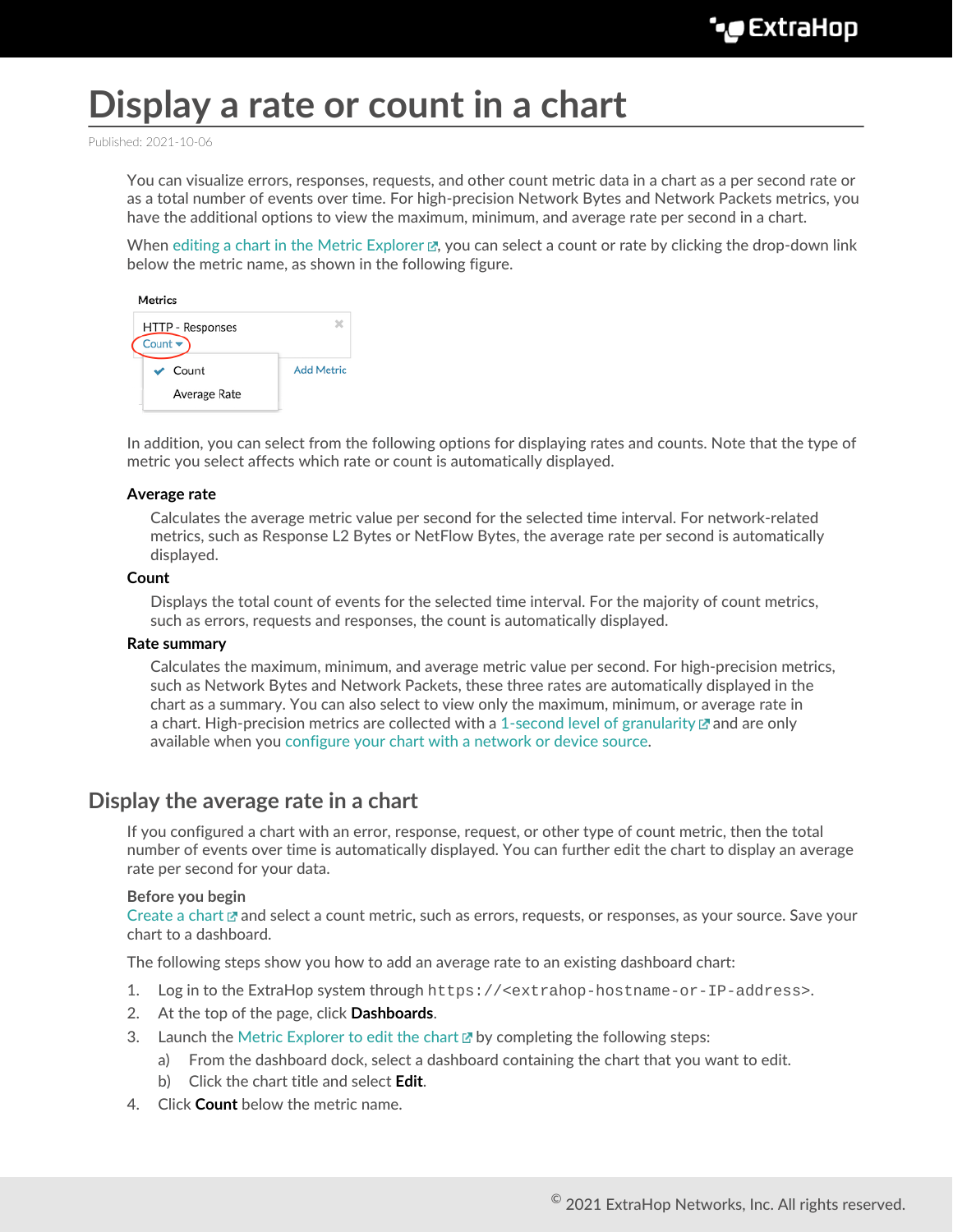| <b>Metrics</b>                                     |                   |
|----------------------------------------------------|-------------------|
| HTTP - Responses<br>Count $\overline{\phantom{a}}$ |                   |
| $\vee$ Count                                       | <b>Add Metric</b> |
| Average Rate                                       |                   |

5. Select **Average Rate** from the drop-down list.

The unit "/s" is applied to metric units. You can toggle back to the count at any time.

6. Click **Save** to close the Metric Explorer.



**Tip:** When you select more than one count metric in a chart, avoid displaying rates and counts together in the same chart. It can skew the scale of the y-axis. The y-axis will include a "/ s" on tick labels only if all metrics are displaying rates.

## <span id="page-1-0"></span>**Display the maximum rate in a chart**

To display a maximum rate per second of a metric in a chart, you must configure a chart with a highprecision metric.

The following steps show you how to configure a chart that displays a maximum rate:

- 1. Log in to the ExtraHop system through https://<extrahop-hostname-or-IP-address>.
- 2. Complete one of the following steps:
	- To create a new chart, click the command menu in the upper right corner of the page and then select **Create chart**.
	- To edit an existing chart, click **Dashboards** at the top of the page. From the dashboard dock, select a dashboard containing the chart that you want to edit. Click the chart title and select **Edit**.
- 3. Click **Add Source** and select one of the following sources:
	- A network source that is not a flow network, such as a site.
	- A device, such as a server or client.
- 4. Search for and select one of the following metrics:

## **For a network source**

- Network Bytes (total throughput)
- Network Packets (total packets)

## **For a device source**

- Network Bytes (combined inbound and outbound throughput by device)
- Network Bytes In (inbound throughput by device)
- Network Bytes Out (outbound throughput by device)
- Network Packets (combined inbound and outbound packets by device)
- Network Packets In (inbound packets by device)
- Network Packets Out (outbound packets by device)
- 5. Select a chart type that is compatible with count metrics (includes line, value, column, bar, pie, and list charts).

The default display for a high-precision metric is a rate summary that automatically displays the maximum, average, and minimum rate.

6. Click **Rate Summary** below the metric name.